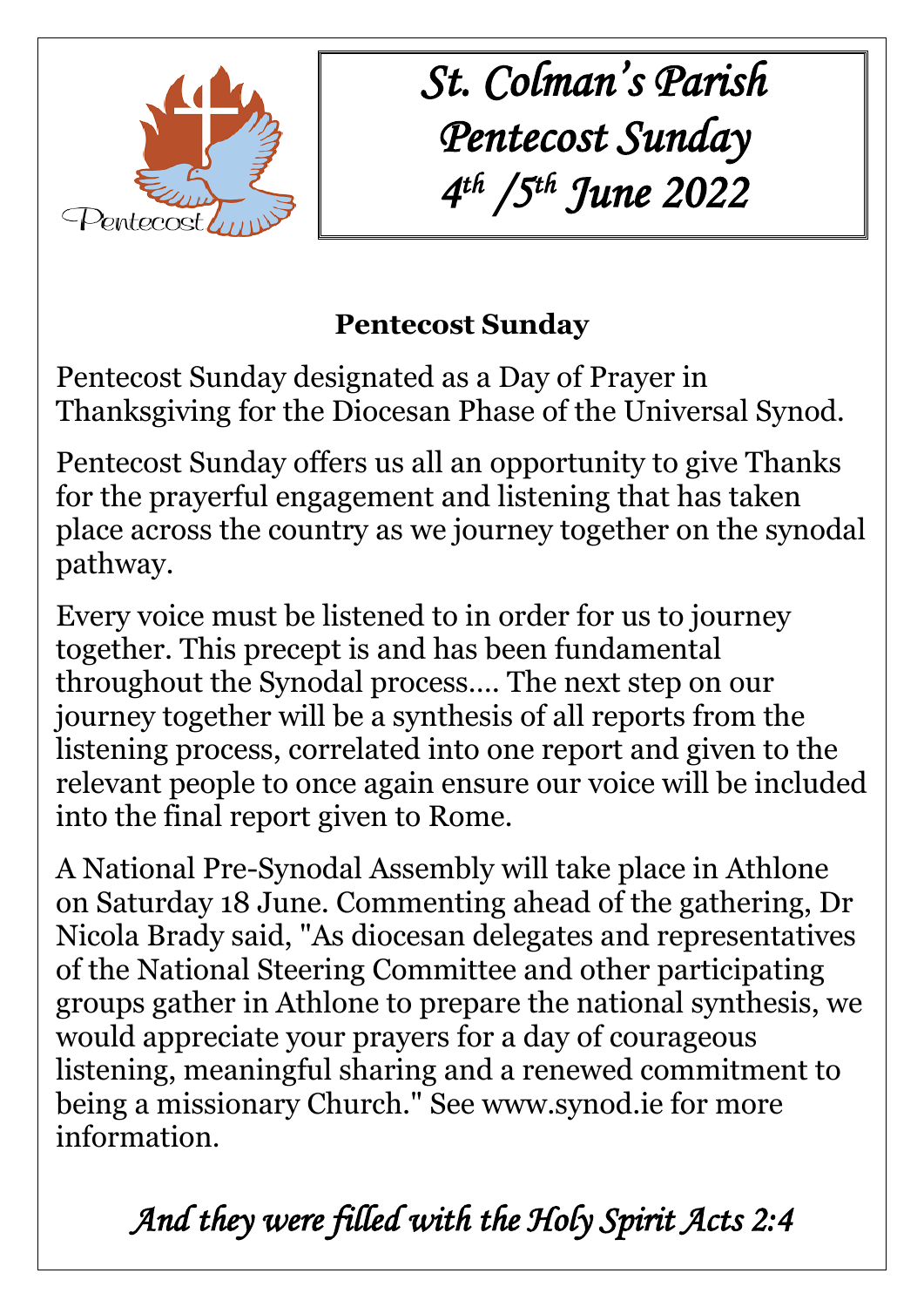## **Fr. Danny Broderick (087) 9061255 Parish Residence:** 18 Ballyoughtragh Heights, Milltown **Rev. Conor Bradley (087) 3664057**

**Parish Office: Tues.** & **Thurs** 9:30-12:30 **066-9767312** Email: [milltown@dioceseofkerry.ie](mailto:milltown@dioceseofkerry.ie) Website: www.milltownlistryparish.com

**Safeguarding Children: Contact No (087) 6362780**

**Baptisms:** We welcome into our Christian community **Bonnie Sheehan**, Killorglin **Charlotte O' Connor**, Kilcolman **Jaxon Worth**, Australia

**Adoration of the Blessed Sacrament takes place every Wednesday in Milltown Church from 5:00p.m. -7:00p.m.** *Masses & Intentions*

| Mon. June $6th$            |                 |              | No Mass                                                   |
|----------------------------|-----------------|--------------|-----------------------------------------------------------|
| Tues. June $7th$           | Listry          | $7:00$ p.m.  | Patsy Mannix – $I^{st}$ Anniversary<br>Keel, Faha         |
| Wed. June 8 <sup>th</sup>  | Milltown        | $10:00$ a.m. |                                                           |
|                            | <b>Milltown</b> | $7:00$ p.m.  | <b>Milltown National School</b><br><b>Graduation Mass</b> |
| Thurs June 9 <sup>th</sup> |                 |              | No Mass                                                   |
| Fri. June $10th$           | Milltown        | $7:00$ p.m.  |                                                           |
| Sat. June $11th$           | Listry          | $6:00$ p.m.  | <b>Gerard Ferris</b><br>Listry Cross                      |
| Sun. June $12th$           | Milltown        | $11:15$ a.m. | Niall Ahern<br>Cobh                                       |

| <b>Eucharistic Ministers</b>          |                       |  |  |  |
|---------------------------------------|-----------------------|--|--|--|
| Listry Saturday June 11 <sup>th</sup> | <b>Marie Donnelly</b> |  |  |  |
| Milltown Sunday June 12th             | Anna Clifford         |  |  |  |
|                                       | <b>Readers</b>        |  |  |  |
| Listry Saturday June 11 <sup>th</sup> | Elizabeth Griffin     |  |  |  |
| Milltown Sunday June 12th             | Joe Tyther            |  |  |  |

Mass is broadcast on 106fm, and all Weekend Masses will be streamed online via [www.milltownlistryparish.com](http://www.milltownlistryparish.com/) or churchmediatv.ie. The webcam in Milltown and Listry church captures images of individuals who sit in the first two seats of the church. Please sit in another part of the Church if you do not wish your image to be broadcast in this way.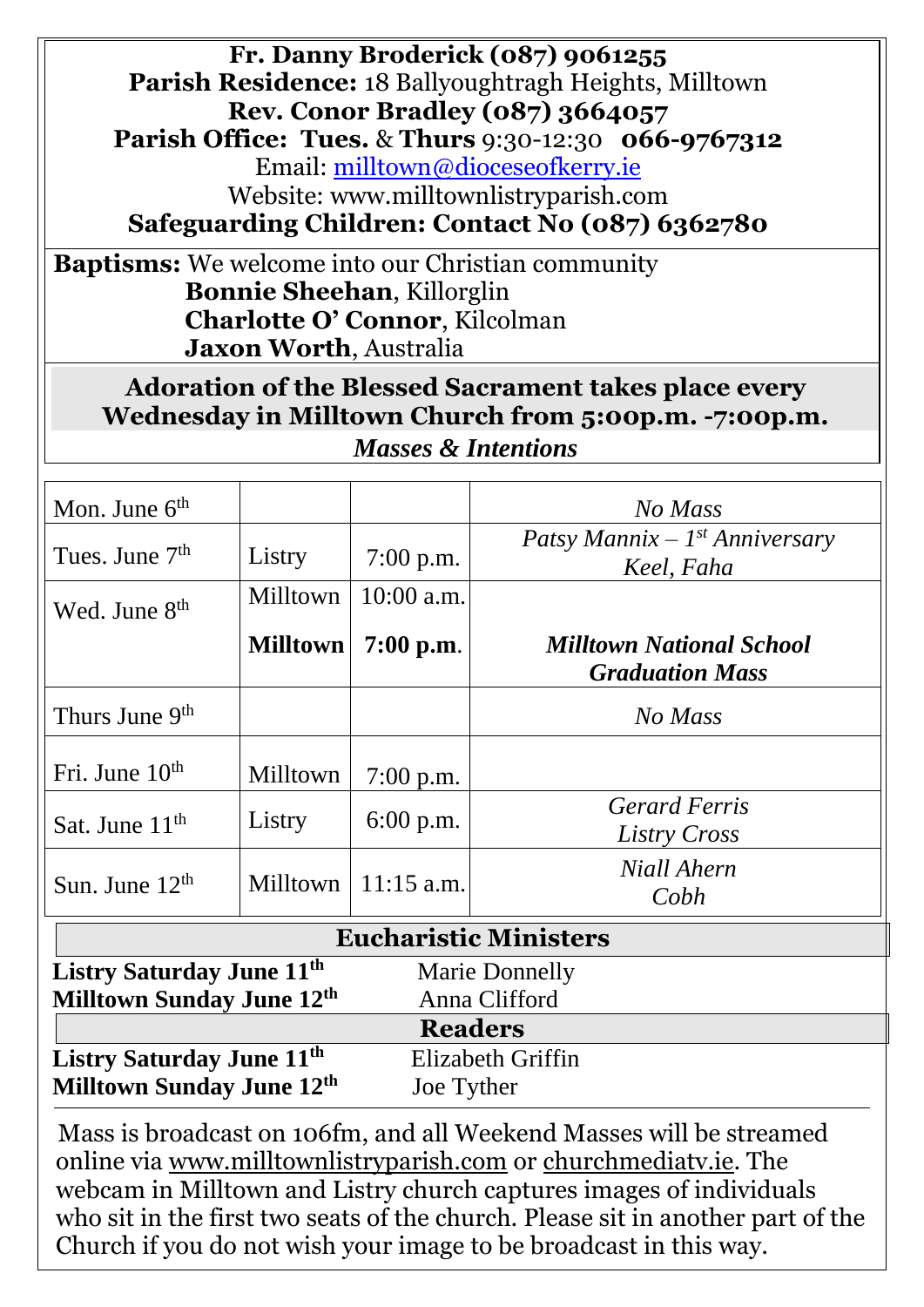**Flower Arranger:** Doris Mangan – June  $11<sup>th</sup>$  –  $24<sup>th</sup>$  June

**Feast of St Anthony of Padua, Priest, and Doctor of the Church** Takes place on Monday 13th June. The Blessing of Lilies will take place during Masses next weekend. There will be Lilies available at both Masses but please bring your own if you wish to have them blessed.

**Monthly Prayer Meeting:** takes place in the Nagle Rice community Hall on Sunday June 5<sup>th</sup> from 8-9.30pm. All most welcome.

**ACCORD Catholic Marriage Care Service** is currently recruiting volunteers to train as marriage preparation course facilitators. Contact Aisling on 01 505 3112 or by email to  $\frac{info@accord}{in}$  Application forms and additional information on [www.accord.ie](http://www.accord.ie/)

**St. Patrick's Missionary Society:** would like to thank the people of the parish for their generous response to their Mission Appeal and they will be remembered in their Masses and Prayers.

**Anam Cara Kerry,** the organisation that supports bereaved parents, is holding its monthly Parent *Evening* for bereaved parents on Tuesday 14th June at 7:15pm in the Meadowlands Hotel. This event is free. Contact **[info@anamcara.ie](mailto:info@anamcara.ie)**

**Rainbows**: Bereavement & Separation course for children aged 7- 12years will take place at Maine Valley Family Resource Centre in May/June 2022. Ring 087 3694169/086 0580019 or 066 9767833 Ext 2 for further details.

**Foot Health Practitioner** will attend Listry Community Centre Wednesday next June 8<sup>th</sup>. For appointment, ring Paula (087)6606585

**Siamsa Tíre:** are delighted to announce that auditions will take as follows:

Thurs 16th June @6pm-8pm in Tithe Siamsa in Finuge.

Fri 17th June @6pm-8pm in Carraig.

Sat 18th June @10am-5pm in Siamsa Tíre Theatre, Tralee.

These auditions are by appointment only and candidates (aged 7 to 12) must have an Irish dance step and a song prepared and or music (bring along your own instrument).

Contact Box Office on 066 7123055 to arrange your appointment.

*Last weekend's collection - €620 Thank you for your generous & Continuing support*